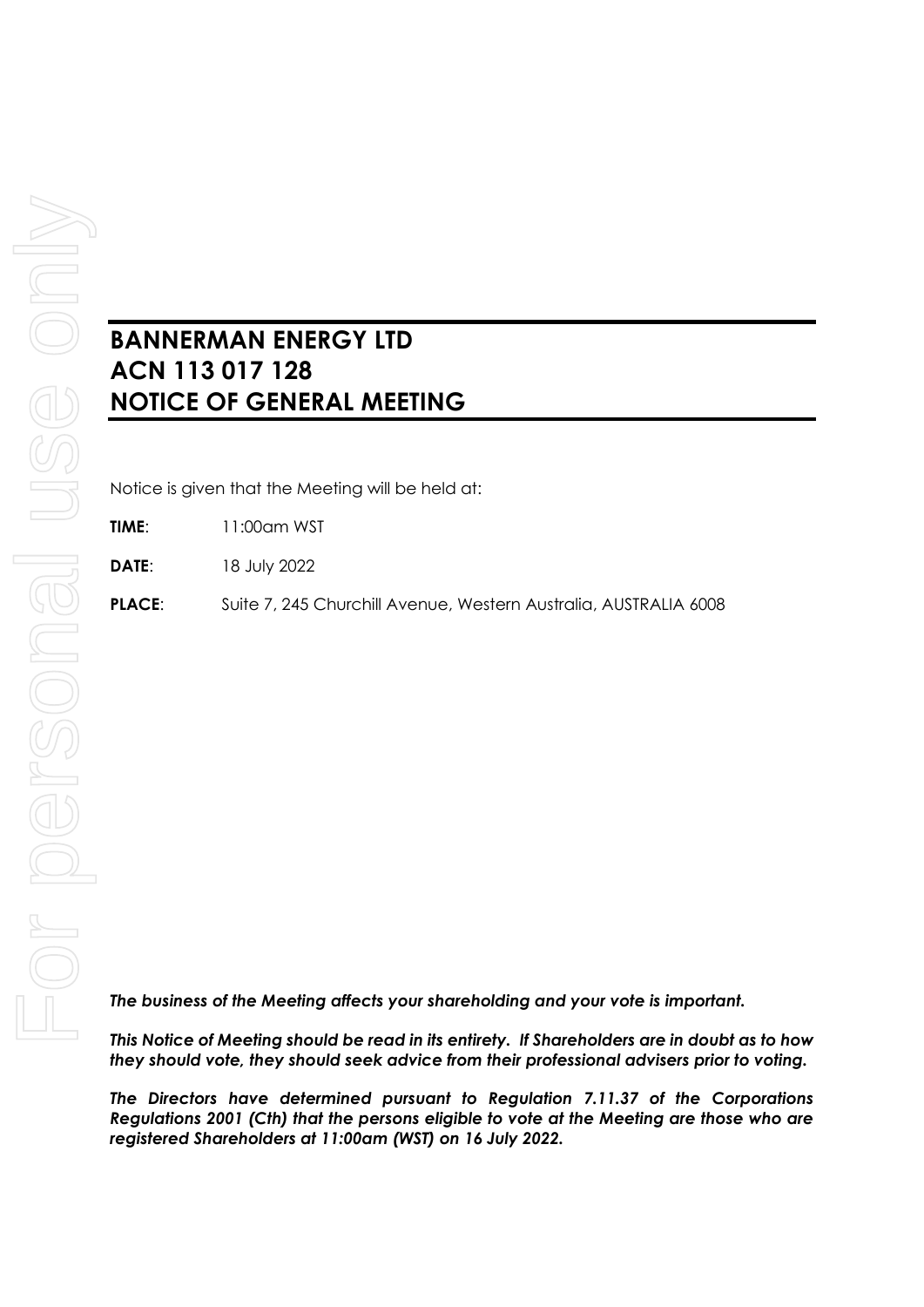## **BUSINESS OF THE MEETING**

## **AGENDA**

## **1. RESOLUTION 1 – APPROVAL TO ISSUE SHARES IN CONSIDERATION FOR ACQUISITION**

To consider and, if thought fit, to pass, with or without amendment, the following resolution as an **ordinary resolution**:

*"That, for the purposes of Listing Rule 7.1 and for all other purposes, approval is given for the Company to issue up to 8,463,367 Shares (on a preconsolidation basis) on the terms and conditions set out in the Explanatory Statement."*

**Note: A voting exclusion statement applies to this Resolution. Please see below.**

#### **2. RESOLUTION 2 – RATIFICATION OF PRIOR ISSUE OF PLACEMENT SHARES**

To consider and, if thought fit, to pass, with or without amendment, the following resolution as an **ordinary resolution**:

*"That, for the purposes of Listing Rule 7.4 and for all other purposes, Shareholders ratify the issue of 185,000,000 Shares (on a pre-consolidation basis) on the terms and conditions set out in the Explanatory Statement."*

**Note: A voting exclusion statement applies to this Resolution. Please see below.**

## **3. RESOLUTION 3 – CONSOLIDATION OF CAPITAL**

To consider and, if thought fit, to pass, with or without amendment, the following resolution as an **ordinary resolution**:

*"That, pursuant to section 254H of the Corporations Act and for all other purposes, the issued capital of the Company be consolidated on the basis that:* 

- *(a) every ten Shares be consolidated into one Share;*
- *(b) every ten Options be consolidated into one Option; and*
- *(c) every ten Performance Rights be consolidated into one Performance Right,*

*and, where this Consolidation results in a fraction of a Security being held, the Company be authorised to round that fraction up to the nearest whole number."*

**Dated: 10 June 2022**

**By order of the Board**

**Steve Herlihy Company Secretary**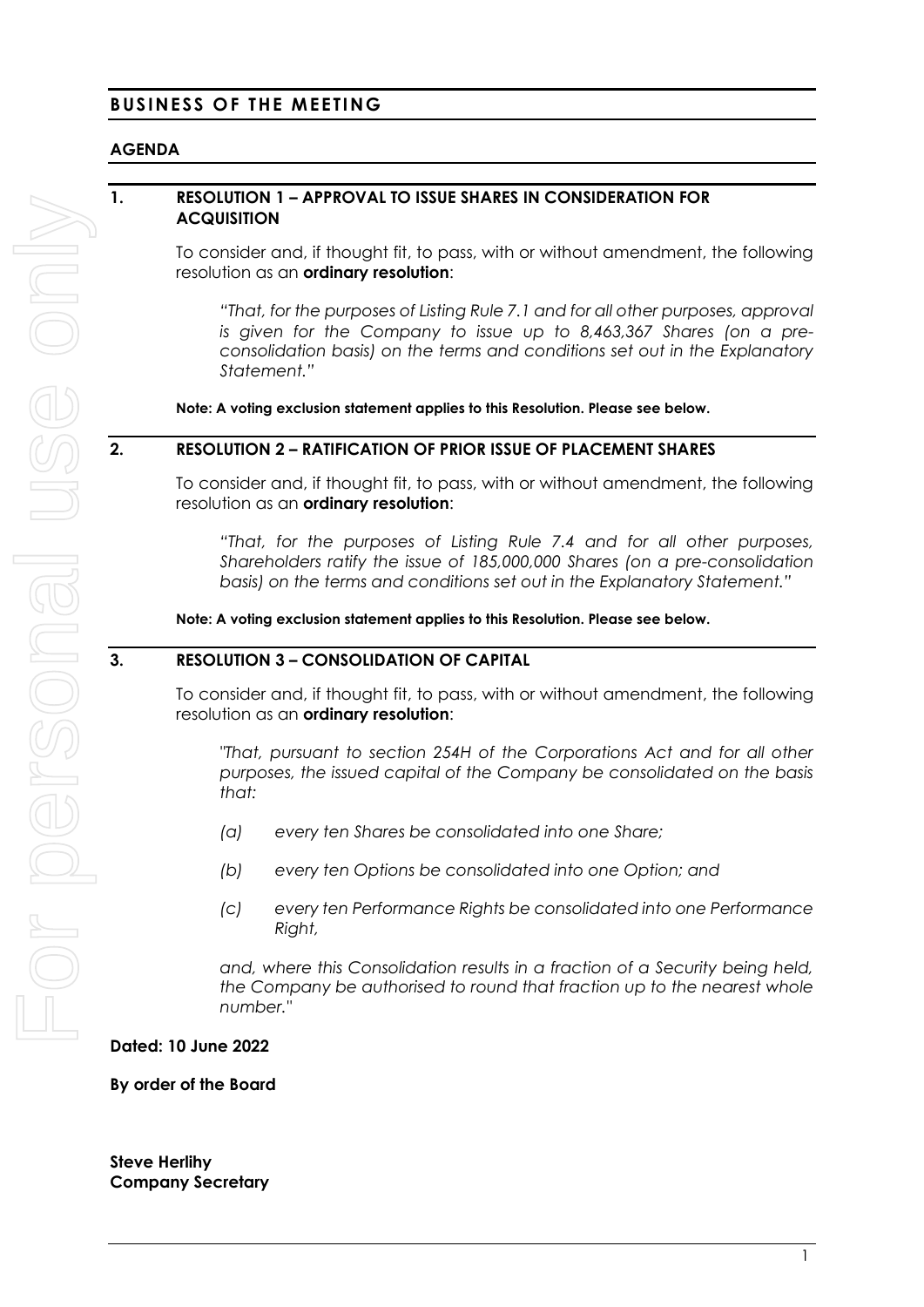#### **Voting Exclusion Statement**:

In accordance with Listing Rule 14.11, the Company will disregard any votes cast in favour of the resolution set out below by or on behalf of the following persons:

**Resolution 1 – Approval to issue Shares in Consideration for Acquisition** The Vendors or any other person who is expected to participate in, or who will obtain a material benefit as a result of, the proposed issue (except a benefit solely by reason of being a holder of ordinary securities in the Company) or an associate of that person (or those persons). **Resolution 2 – Ratification of prior issue of Placement Shares** The Placement Participants or any other person who participated in the issue or is a counterparty to the agreement being approved or an associate of that person or those persons.

However, this does not apply to a vote cast in favour of the Resolution by:

- (a) a person as a proxy or attorney for a person who is entitled to vote on the Resolution, in accordance with the directions given to the proxy or attorney to vote on the Resolution in that way; or
- (b) the Chair as proxy or attorney for a person who is entitled to vote on the Resolution, in accordance with a direction given to the Chair to vote on the Resolution as the Chair decides; or
- (c) a holder acting solely in a nominee, trustee, custodial or other fiduciary capacity on behalf of a beneficiary provided the following conditions are met:
	- (i) the beneficiary provides written confirmation to the holder that the beneficiary is not excluded from voting, and is not an associate of a person excluded from voting, on the Resolution; and
	- (ii) the holder votes on the Resolution in accordance with directions given by the beneficiary to the holder to vote in that way.

#### **Voting by proxy**

To vote by proxy, please complete and sign the enclosed Proxy Form and return by the time and in accordance with the instructions set out on the Proxy Form.

In accordance with section 249L of the Corporations Act, Shareholders are advised that:

- each Shareholder has a right to appoint a proxy;
- the proxy need not be a Shareholder of the Company; and
- a Shareholder who is entitled to cast two (2) or more votes may appoint two (2) proxies and may specify the proportion or number of votes each proxy is appointed to exercise. If the member appoints two (2) proxies and the appointment does not specify the proportion or number of the member's votes, then in accordance with section 249X(3) of the Corporations Act, each proxy may exercise one-half of the votes.

Shareholders and their proxies should be aware that:

- if proxy holders vote, they must cast all directed proxies as directed; and
- any directed proxies which are not voted will automatically default to the Chair, who must vote the proxies as directed.

#### **Voting in person**

To vote in person, attend the Meeting at the time, date and place set out above.

*Should you wish to discuss the matters in this Notice of Meeting please do not hesitate to contact the Company Secretary on +61 8 9381 1436.*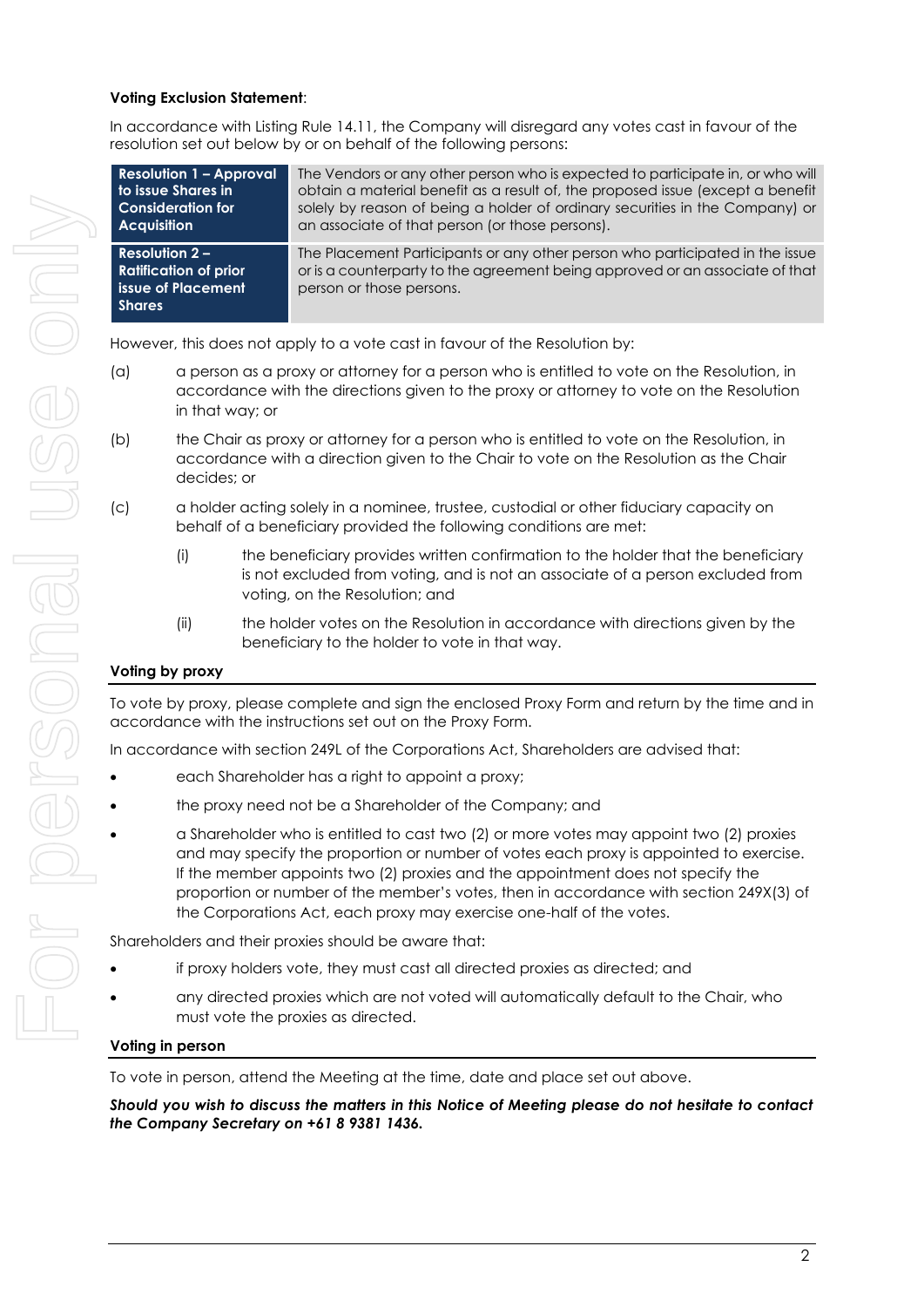## **EXPLANATORY STATEMENT**

This Explanatory Statement has been prepared to provide information which the Directors believe to be material to Shareholders in deciding whether or not to pass the Resolutions.

#### **1. RESOLUTION 1 – APPROVAL TO ISSUE SHARES IN CONSIDERATION FOR ACQUISITION**

## **1.1 Background**

As announced on 19 May 2022, the Company has agreed to acquire a 41.8% shareholding in critical minerals exploration and development business, Namibia Critical Metals, Inc. (**NMI**) from PhilCo One Hundred and Ninety Two (Pty) Ltd (**PhilCo**) and Adventure Resources Holdings (Pty) Ltd (**Adventure Resources**) (**Acquisition**).

NMI is listed on the TSX Venture Exchange (TSX-V: NMI). NMI's flagship asset is the 95%-owned, advanced and fully permitted Lofdal Heavy Rare Earths Project in Namibia (**Lofdal Project**). Further information in respect of the Acquisition, NMI and the Lofdal Project are set out in the ASX announcement released on 19 May 2022.

The Company has entered into a share purchase agreement with PhilCo and Adventure Resources (together, the **Vendors**) to effect the Acquisition (**Share Purchase Agreement**). The Acquisition is anticipated to complete on 20 June 2022.

The aggregate consideration payable for the Acquisition is comprised of A\$7,236,179 payable at completion, and deferred consideration comprising the issue of 8,463,367 Shares (the issue of which is subject to Shareholder approval under this Resolution 1) (**Consideration Shares**). The Consideration Shares will be subject to voluntary escrow for a period of six months.

If Shareholder approval is not obtained on or before 29 July 2022, Bannerman is obliged to satisfy the deferred consideration through the payment of a further A\$2,412,059 to the Vendors.

Resolution 1 seeks Shareholder approval for the purposes of Listing Rule 7.1 for the issue of the Consideration Shares.

#### **1.2 General**

As summarised in Section 1.2 above, Listing Rule 7.1 limits the amount of equity securities that a listed company can issue without the approval of its shareholders over any 12-month period to 15% of the fully paid ordinary shares it had on issue at the start of that period.

The proposed issue of the Consideration Shares falls within exception 17 of Listing Rule 7.2. It therefore requires the approval of Shareholders under Listing Rule 7.1.

#### **1.3 Technical information required by Listing Rule 14.1A**

If Resolution 1 is passed, the Company will be able to proceed with the issue of the Consideration Shares. In addition, the issue of the Consideration Shares will be excluded from the calculation of the number of equity securities that the Company can issue without Shareholder approval under Listing Rule 7.1.

If Resolution 1 is not passed, the Company will not be able to proceed with the issue of the Consideration Shares and the Company will be required to satisfy the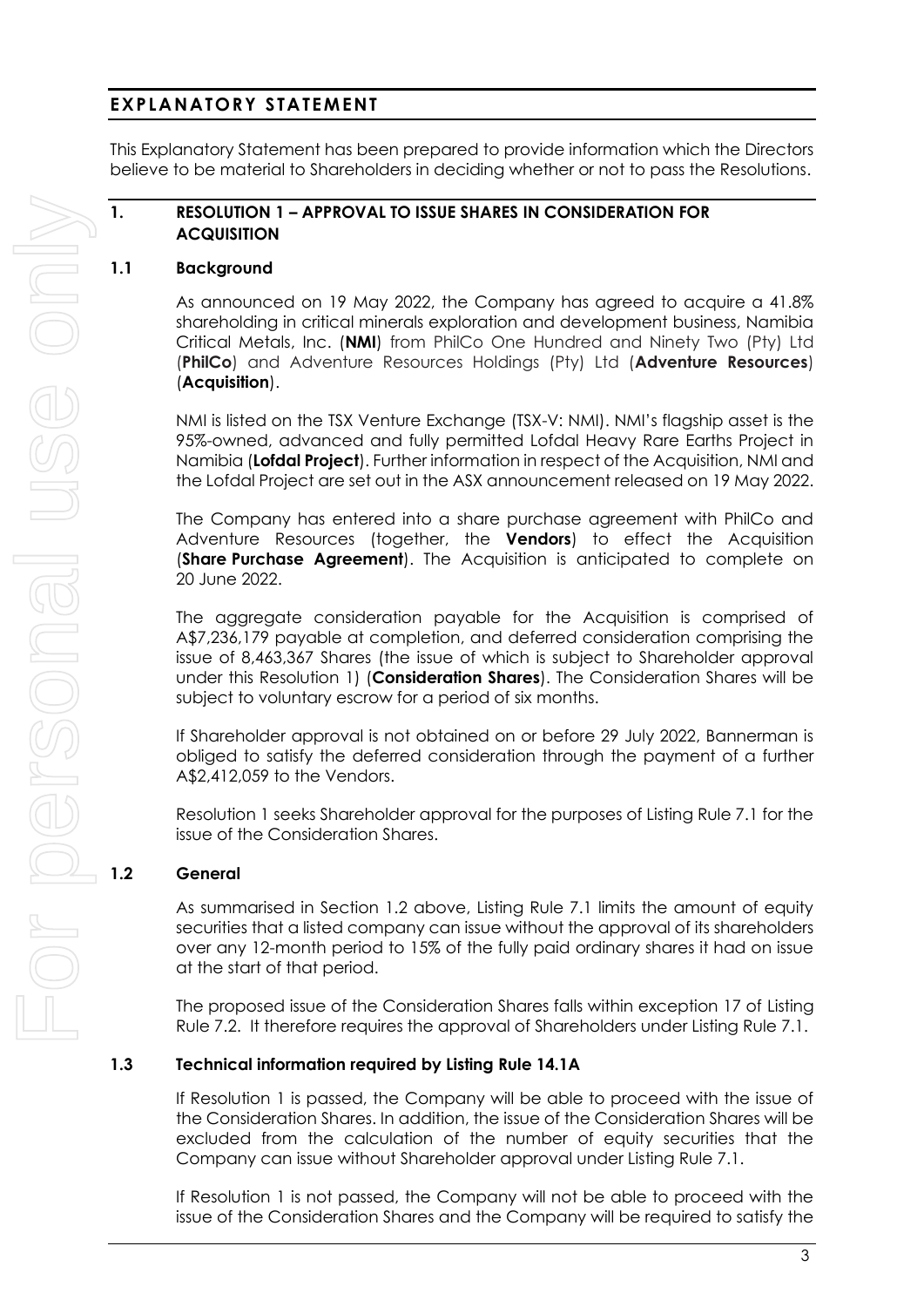deferred consideration under the Share Purchase Agreement by making a cash payment of a further A\$2,412,059 to the Vendors.

## **1.4 Technical information required by Listing Rule 7.1**

Pursuant to and in accordance with Listing Rule 7.3, the following information is provided in relation to Resolution 1:

- (a) the Consideration Shares will be issued to the Vendors (or their respective nominees);
- (b) the maximum number of Consideration Shares to be issued is 8,463,367 Shares (stated on a pre-consolidation basis), comprising the issue of:
	- (i) 7,734,275 Consideration Shares to PhilCo (or its nominee/s); and
	- (ii) 729,092 Consideration Shares to Adventure Resources (or its nominee/s);
- (c) the Consideration Shares issued will be fully paid ordinary shares in the capital of the Company issued on the same terms and conditions as the Company's existing Shares;
- (d) the Shares will be issued no later than 3 months after the date of the Meeting (or such later date to the extent permitted by any ASX waiver or modification of the Listing Rules) and it is intended that issue of the Consideration Shares will occur on the same date;
- (e) the Consideration Shares will be issued at a nil issue price, in consideration for the Acquisition;
- (f) the purpose of the issue of the Consideration Shares is to satisfy the Company's obligations under the Share Purchase Agreement;
- (g) the Consideration Shares are being issued to the Vendors under the Share Purchase Agreement, a summary of the material terms and conditions of which is set out in Section 2.1; and
- (h) the Consideration Shares are not being issued under, or to fund, a reverse takeover.

## **2. RESOLUTION 2 – RATIFICATION OF PRIOR ISSUE OF PLACEMENT SHARES**

#### **2.1 Background**

As announced on 24 March 2022, the Company received firm commitments for a single tranche placement of approximately 185,000,000 Shares to new and existing institutional and sophisticated investors at an issue price of A\$0.22 per Share to raise approximately A\$40.7 million (**Placement**).

On 1 April 2022, the Company issued 185,000,000 Shares (on a pre-consolidation basis) under the Placement (**Placement Shares**).

The Company engaged the services of both Canaccord Genuity (Australia) Limited (ACN 075 071 466) (AFSL 234 666) (**Canaccord**) and Euroz Hartleys Limited (ACN 104 195 057) (AFSL 230 052) (**Euroz Hartleys**), to manage the issue of the Placement Shares. The Company agreed to pay Canaccord and Euroz Hartleys an aggregate fee of 5% of the gross dollar amount raised under the Placement (comprising a management fee of 2% and a placement fee of 3%).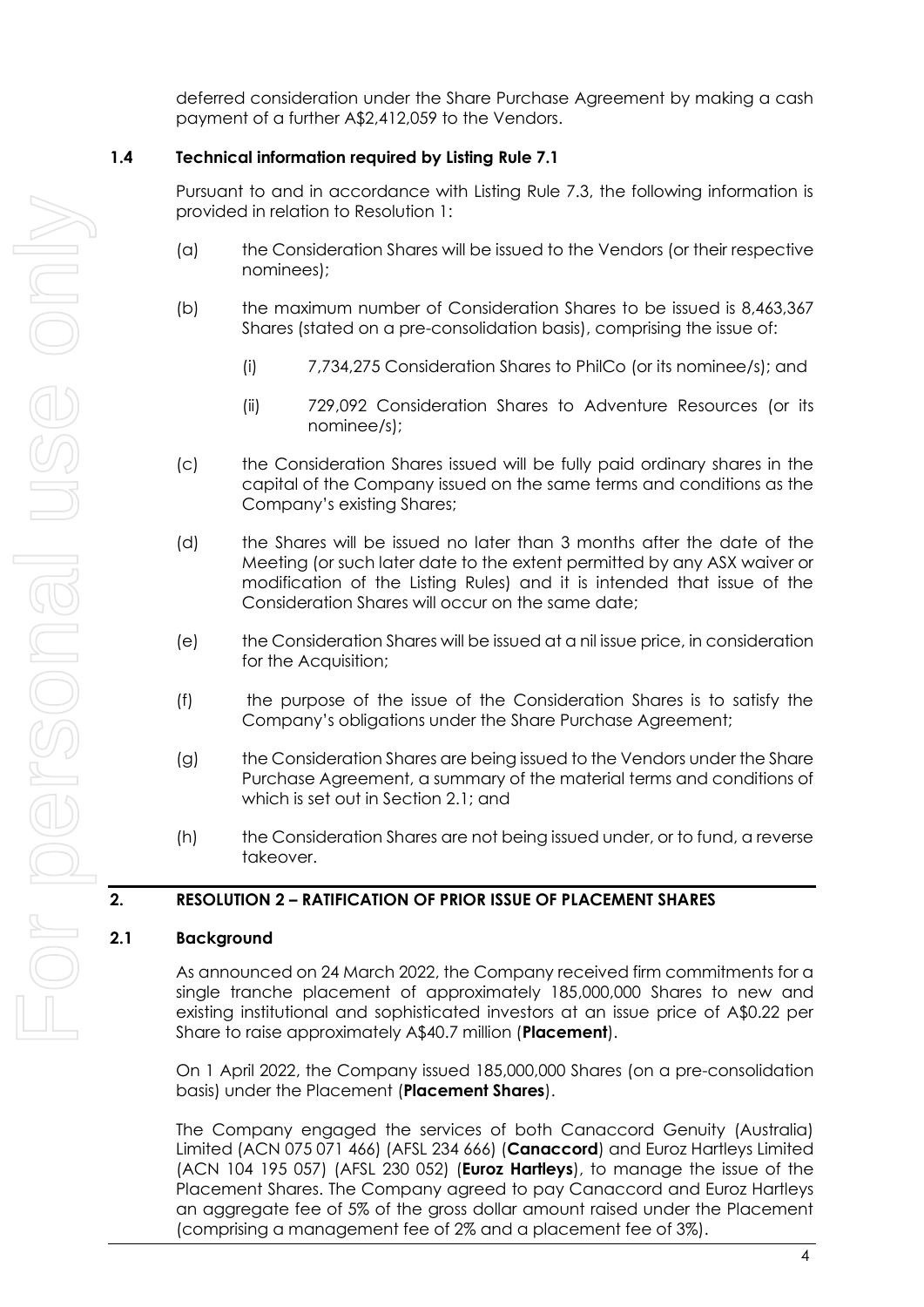Resolution 2 seeks Shareholder ratification pursuant to Listing Rule 7.4 for the issue of the Placement Shares.

## **2.2 General**

Broadly speaking, and subject to a number of exceptions, Listing Rule 7.1 limits the amount of equity securities that a listed company can issue without the approval of its shareholders over any 12-month period to 15% of the fully paid ordinary shares it had on issue at the start of that period.

The issue of the Placement Shares does not fit within any of the exceptions set out in Listing Rule 7.2 and, as it has not yet been approved by Shareholders, it effectively uses up part of the 15% limit in Listing Rule 7.1, reducing the Company's capacity to issue further equity securities without Shareholder approval under Listing Rule 7.1 for the 12-month period following the date of issue of the Placement Shares.

Listing Rule 7.4 allows the shareholders of a listed company to approve an issue of equity securities after it has been made or agreed to be made. If they do, the issue is taken to have been approved under Listing Rule 7.1 and so does not reduce the company's capacity to issue further equity securities without shareholder approval under that rule.

The Company wishes to retain as much flexibility as possible to issue additional equity securities in the future without having to obtain Shareholder approval for such issues under Listing Rule 7.1. Accordingly, the Company is seeking Shareholder ratification pursuant to Listing Rule 7.4 for the issue of the Placement Shares.

## **2.3 Technical information required by Listing Rule 14.1A**

If Resolution 2 is passed, the Placement Shares will be excluded in calculating the Company's 15% limit in Listing Rule 7.1, effectively increasing the number of equity securities the Company can issue without Shareholder approval over the 12 month period following the date of issue of the Placement Shares.

If Resolution 2 is not passed, the Placement Shares will be included in calculating the Company's 15% limit in Listing Rule 7.1, effectively decreasing the number of equity securities that the Company can issue without Shareholder approval over the 12-month period following the date of issue of the Placement Shares.

#### **2.4 Technical information required by Listing Rule 7.5**

Pursuant to and in accordance with Listing Rule 7.5, the following information is provided in relation to Resolution 2:

- (a) the Placement Shares were issued to professional and sophisticated investors who are clients of Canaccord and Euroz Hartleys (**Placement Participants**). The Placement Participants were identified through a bookbuild process, which involved Canaccord and Euroz Hartleys seeking expressions of interest to participate in the capital raising from non-related parties of the Company. The Company notes that Canaccord Wealth Management subscribed for 29,545,455 Shares and Euroz Hartleys subscribed for 13,636,364 Shares under the Placement. In accordance with paragraph 7.4 of ASX Guidance Note 21, the Company confirms that no other the Placement Participants were:
	- (i) related parties of the Company, members of the Company's Key Management Personnel, substantial holders of the Company,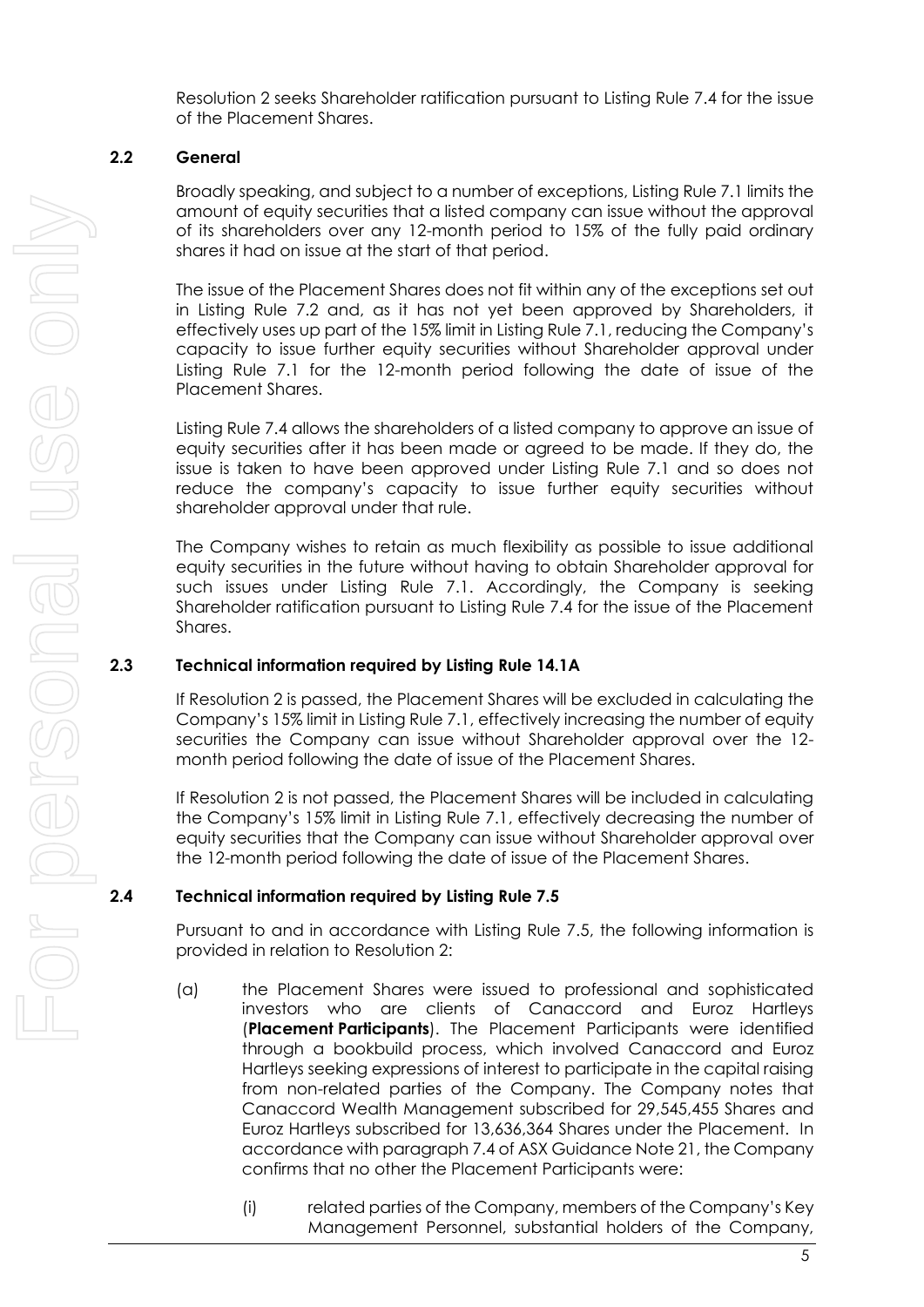advisers of the Company or an associate of any of these parties; and

- (ii) issued more than 1% of the issued capital of the Company;
- (b) 185,000,000 Placement Shares were issued (on a pre-consolidation basis) and the Placement Shares issued were all fully paid ordinary shares in the capital of the Company issued on the same terms and conditions as the Company's existing Shares;
- (c) the Placement Shares were issued on 1 April 2022;
- (d) the issue price was \$0.22 per Placement Share. The Company has not and will not receive any other consideration for the issue of the Placement Shares;
- (e) the purpose of the issue of the Placement Shares was to raise \$40,700,000, which will be applied towards completion of the Etango-8 Definitive Feasibility Study, a Front-End Engineering and Design (FEED) and detailed design in respect of the planned Etango-8 uranium mine, product marketing and project financing activities, new opportuntities and general working capital; and
- (f) the Placement Shares were not issued under an agreement.

#### **3. RESOLUTION 3 – CONSOLIDATION OF CAPITAL**

#### **3.1 Background**

Resolution 3 seeks Shareholder approval to consolidate the Company's issued capital on the basis that:

- (a) every ten Shares be consolidated into one Share;
- (b) every ten Options be consolidated into one Option; and
- (c) every ten Performance Rights be consolidated into one Performance Rights,

each, subject to rounding in accordance with Section [3.3.](#page-7-0)

The Resolution is proposed to reduce the Company's capital structure (Share count) to a level that better reflects the advanced stage of the Company's development of its Etango Uranium Project and make the Company's Shares more attractive to certain investors, including institutional and retail investors in North America.

In July 2006, and with a relatively small number of Shares on issue (being 22,733,336 Shares), the Company undertook a 3:1 Share split to increase the liquidity and affordability of its Shares to retail investors. Over the sixteen years since this Share split the Company has grown considerably and evolved from a speculative exploration company to an advanced developer of one of the largest uranium projects globally.

As a consequence of that Share split tripling the Company's capital structure and subsequent issues of Shares, the Company has 1,487,682,104 Shares on issue as at the date of this Notice. A Share count of more than one billion Shares on issue is considered to be inordinately high, particularly by North American shareholders and investors who are accustomed to investing in companies with a lower share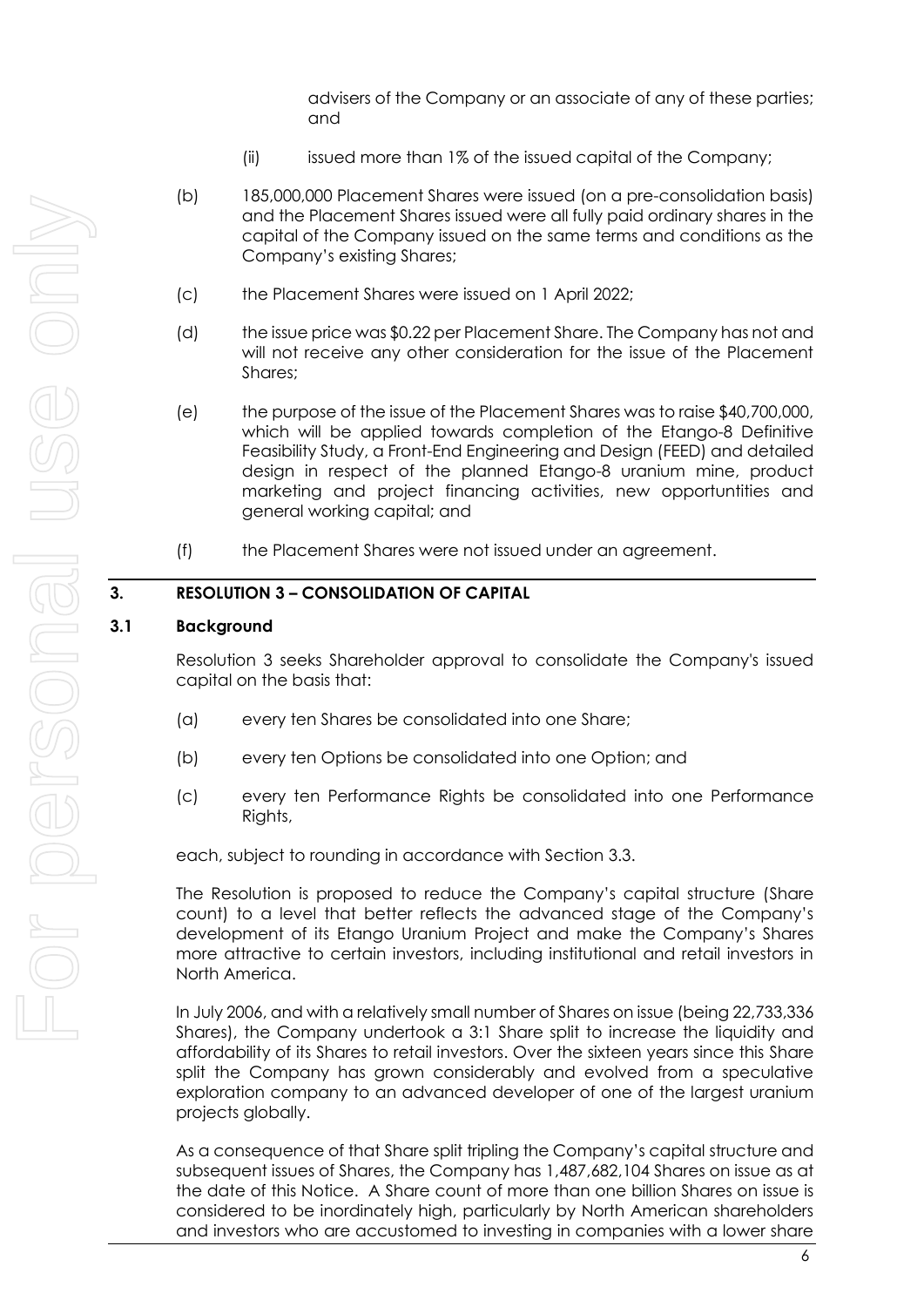count (and consequently higher share prices). As a result of increasing liquidity through the Company's listing on OTC Markets (OTCQB:BNNLF) and participation by overseas institutional investors in the Placement, a substantial proportion of the Company's Shareholders are believed to hold a positive view towards reducing the number of Shares on issue in the Company.

It is appropriate that the Company propose a consolidation at this point in time as the Company nears completion of its Definitive Feasibility Study into its Etango-8 Uranium Project and progresses towards the targeted financing and construction of the proposed Etango-8 mine. As the Company matures towards being a uranium producer, it is expected to be able to access deeper and more diverse pools of capital, some of which will find a smaller Share count to be more attractive.

Further, a smaller number of Shares on issue, as a consequence of the consolidation, is also likely to be viewed as more attractive currency should the Company decide in the future to pursue transactions involving the acquisition of assets using its Shares as partial or full consideration.

The consolidation applies equally to all Shareholders (subject to the rounding fractions) therefore, it will have no effect on the percentage interest of each Shareholder. Further, the aggregate value of each Shareholder's proportional interest in the Company will not change solely as a result of the consolidation as the only anticipated change, which will be a result of rounding, will be immaterial.

Theoretically, the market price of each Share following the consolidation should increase by 10 times its current value. Practically the effect on the market price of the Shares will be dependent on a number of factors which will not be within the control of the Company. Therefore this may result in the market price of the Share following the consolidation being higher or lower than the theoretical postconsolidation price.

## **3.2 Legal requirements**

Section 254H of the Corporations Act provides that a company may, by resolution passed in a general meeting, convert all or any of its shares into a larger or smaller number.

## <span id="page-7-0"></span>**3.3 Fractional entitlements**

Not all security holders will hold that number of Securities which can be evenly divided by ten. Fractional entitlements will be rounded up to the nearest whole number.

## **3.4 Taxation**

It is not considered that any taxation implications will exist for security holders arising from the consolidation. However, security holders are advised to seek their own tax advice on the effect of the consolidation and neither the Company, nor its advisers, accept any responsibility for the individual taxation implications arising from the consolidation.

## **3.5 Holding statements**

From the date two Business Days after the Effective Date (as set out in the timetable in Section [3.7](#page-8-0) below), all holding statements for Securities will cease to have any effect, except as evidence of entitlement to a certain number of Securities on a post-consolidation basis.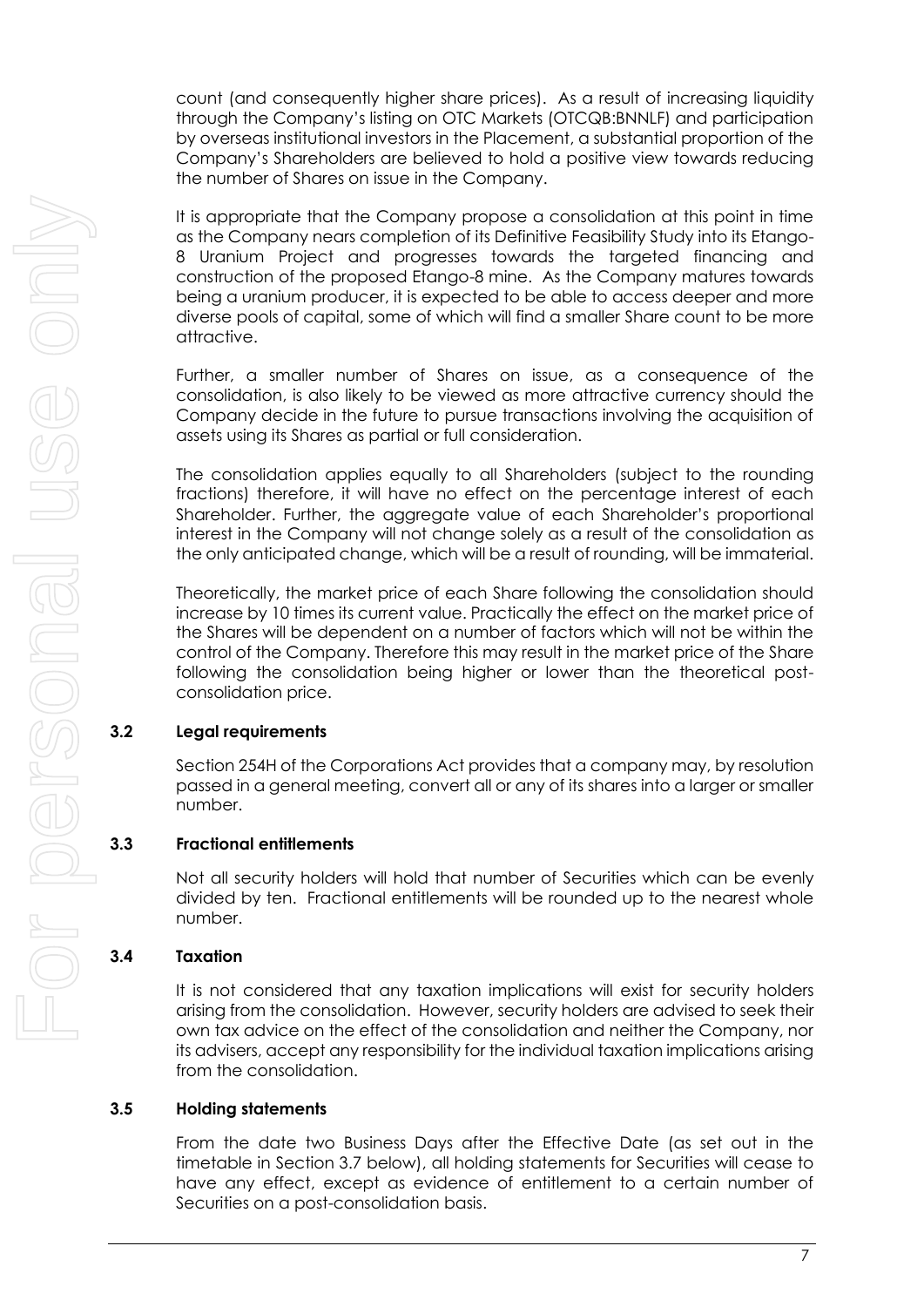After the consolidation becomes effective, the Company will arrange for new holding statements for Securities to be issued to holders of those Securities.

It is the responsibility of each security holder to check the number of Securities held prior to disposal or exercise (as the case may be).

## **3.6 Effect on capital structure**

The effect which the consolidation will have on the Company's capital structure is set out in the table below.

|                                                  | <b>Shares</b> | <b>Options</b> | <b>Performance</b><br><b>Rights</b> |
|--------------------------------------------------|---------------|----------------|-------------------------------------|
| Pre-Consolidation                                | 1,487,682,104 | 11,285,8001    | 34,610,067                          |
| Issue of Consideration Shares<br>(Resolution 1)  | 8,463,367     |                |                                     |
| Sub-total                                        | 1,496,145,471 | 11,285,800     | 34,610,067                          |
| Post Consolidation (Resolution 3) <sup>3,4</sup> | 149,614,548   | 1,128,5802     | 3,461,007                           |

#### **Notes:**

- 1. Comprising 2,338,800 Options exercisable at \$0.059 each on or before 15 November 2022, 7,559,200 Options exercisable at \$0.05 each on or before 15 November 2023 and 1,387,800 Options exercisable at \$0.45 each on or before 15 November 2024.
- 2. Comprising 233,880 Options exercisable at \$0.59 each on or before 15 November 2022, 755,920 Options exercisable at \$0.50 each on or before 15 November 2023 and 138,780 Options exercisable at \$4.50 each on or before 15 November 2024.
- 3. Assuming no Options are exercised, and no Performance Rights are converted.
- 4. Subject to rounding.

#### <span id="page-8-0"></span>**3.7 Indicative timetable\***

If Resolution 3 is passed, the consolidation will take effect in accordance with the following timetable (as set out in Appendix 7A (paragraph 7) of the Listing Rules):

| <b>Action</b>                                                                                                                                                       | Date                    |  |
|---------------------------------------------------------------------------------------------------------------------------------------------------------------------|-------------------------|--|
| Company announces consolidation                                                                                                                                     | Tuesday, 14 June 2022   |  |
| Company sends out the Notice of Meeting                                                                                                                             | Tuesday, 14 June 2022   |  |
| Shareholders pass Resolution 3 to approve the consolidation                                                                                                         | Monday, 18 July 2022    |  |
| Effective Date of consolidation                                                                                                                                     | Monday, 18 July 2022    |  |
| Last day for pre-consolidation trading                                                                                                                              | Tuesday, 19 July 2022   |  |
| Post-consolidation trading commences on a deferred<br>settlement basis                                                                                              | Wednesday, 20 July 2022 |  |
| <b>Record Date</b>                                                                                                                                                  |                         |  |
| Last day for the Company to register transfers on a pre-<br>consolidation basis                                                                                     | Thursday, 21 July 2022  |  |
| First day for the Company to update its register and send<br>holding statements to security holders reflecting the change in<br>the number of Securities they hold. | Friday, 22 July 2022    |  |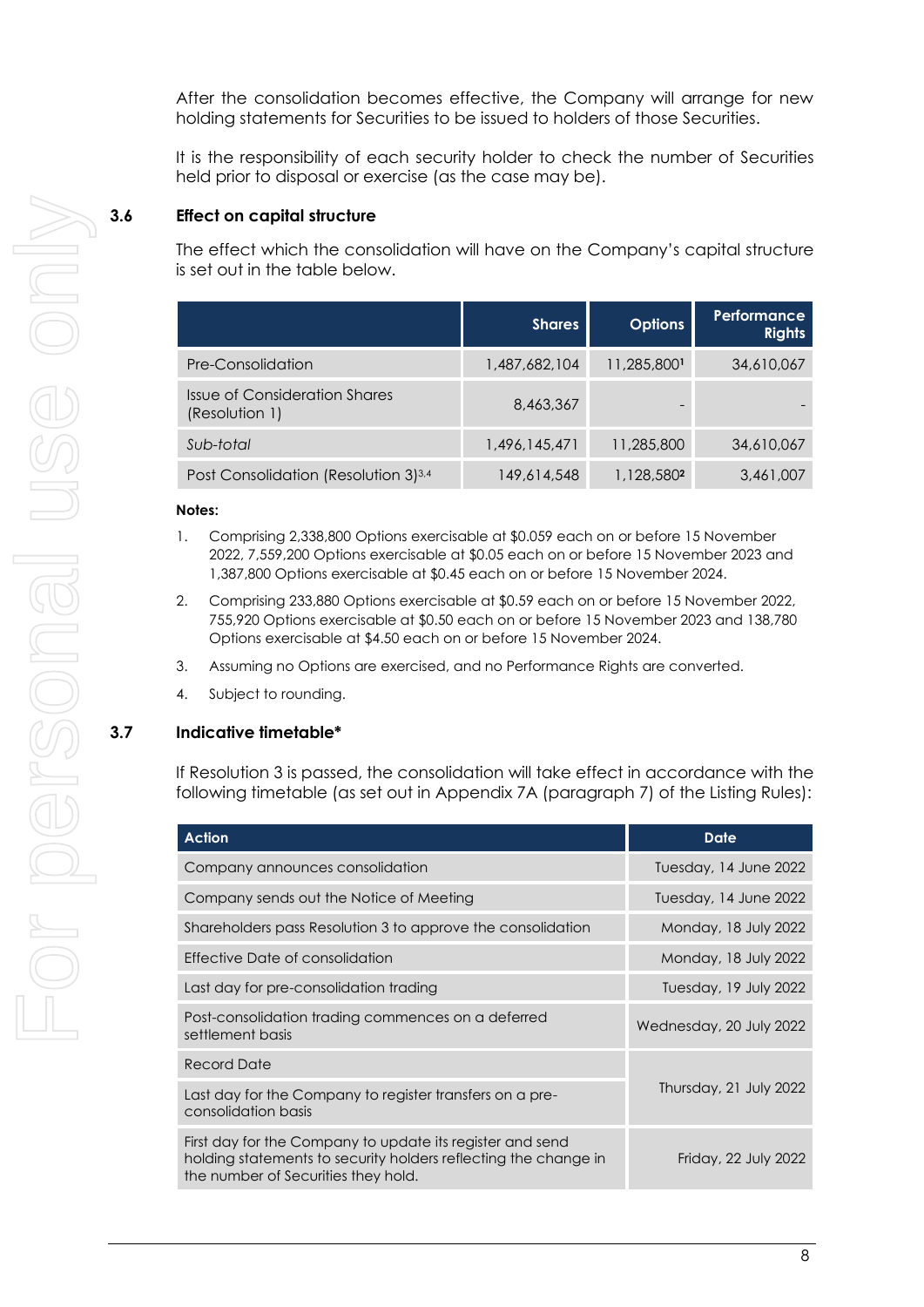| <b>Action</b>                                                                                                                                                                                                    | Date                   |
|------------------------------------------------------------------------------------------------------------------------------------------------------------------------------------------------------------------|------------------------|
| Last day for the Company to update its register and to send<br>holding statements to security holders reflecting the change in<br>the number of Securities they hold and to notify ASX that this<br>has occurred | Thursday, 28 July 2022 |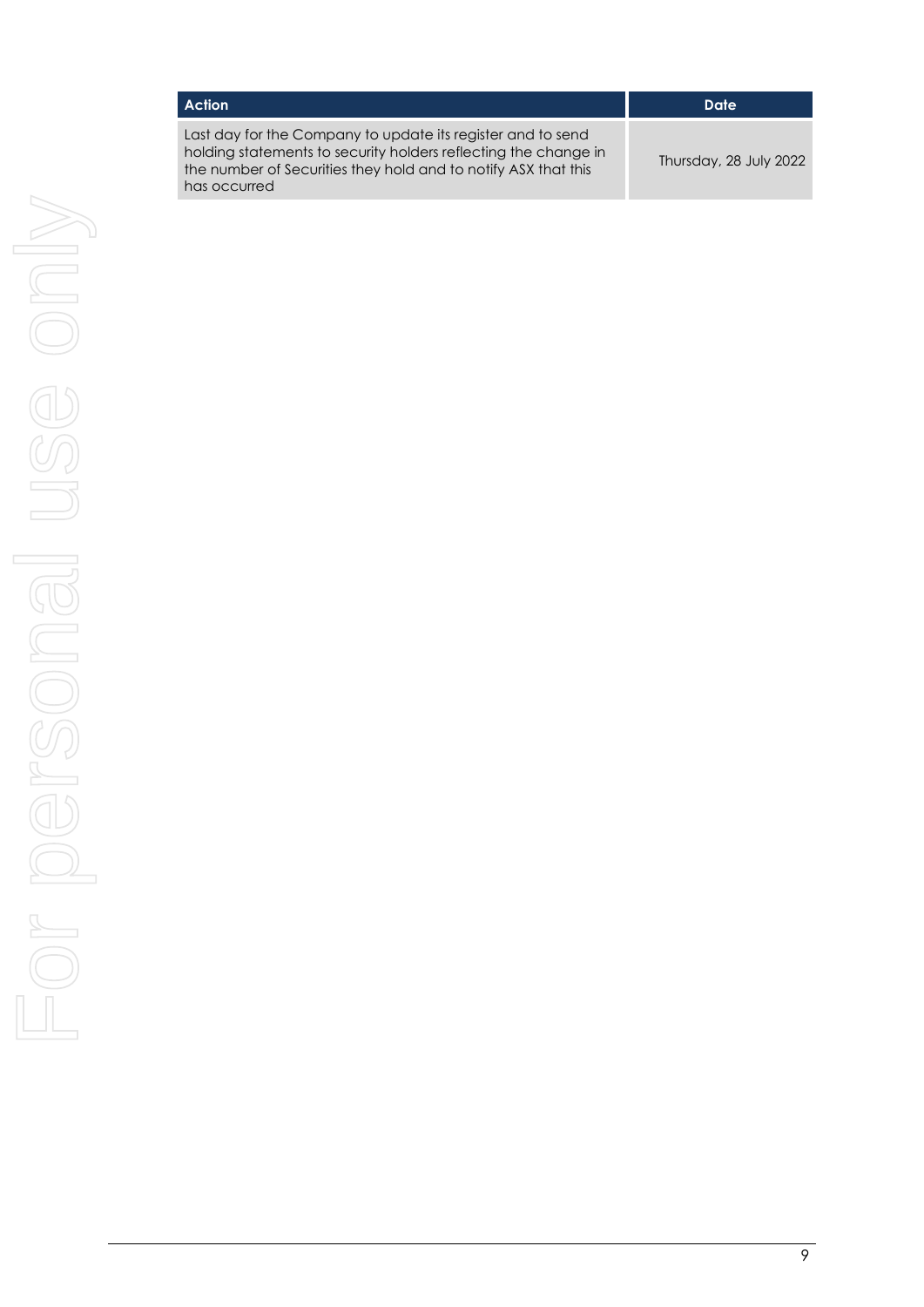## **GLOSSARY**

**\$** means Australian dollars.

**ASX** means ASX Limited (ACN 008 624 691) or the financial market operated by ASX Limited, as the context requires.

**Board** means the current board of directors of the Company.

**Business Day** means Monday to Friday inclusive, except New Year's Day, Good Friday, Easter Monday, Christmas Day, Boxing Day, and any other day that ASX declares is not a business day.

**Chair** means the chair of the Meeting.

**Company** means Bannerman Energy Ltd (ACN 113 017 128).

**Corporations Act** means the *Corporations Act 2001* (Cth).

**Directors** means the current directors of the Company.

**Explanatory Statement** means the explanatory statement accompanying the Notice.

**General Meeting** or **Meeting** means the meeting convened by the Notice.

**Listing Rules** means the Listing Rules of ASX.

**Notice** or **Notice of Meeting** means this notice of meeting including the Explanatory Statement and the Proxy Form.

**Option** means an option to acquire a Share.

**Proxy Form** means the proxy form accompanying the Notice.

**Resolutions** means the resolutions set out in the Notice, or any one of them, as the context requires.

**Section** means a section of the Explanatory Statement.

**Share** means a fully paid ordinary share in the capital of the Company.

**Shareholder** means a registered holder of a Share.

**WST** means Western Standard Time as observed in Perth, Western Australia.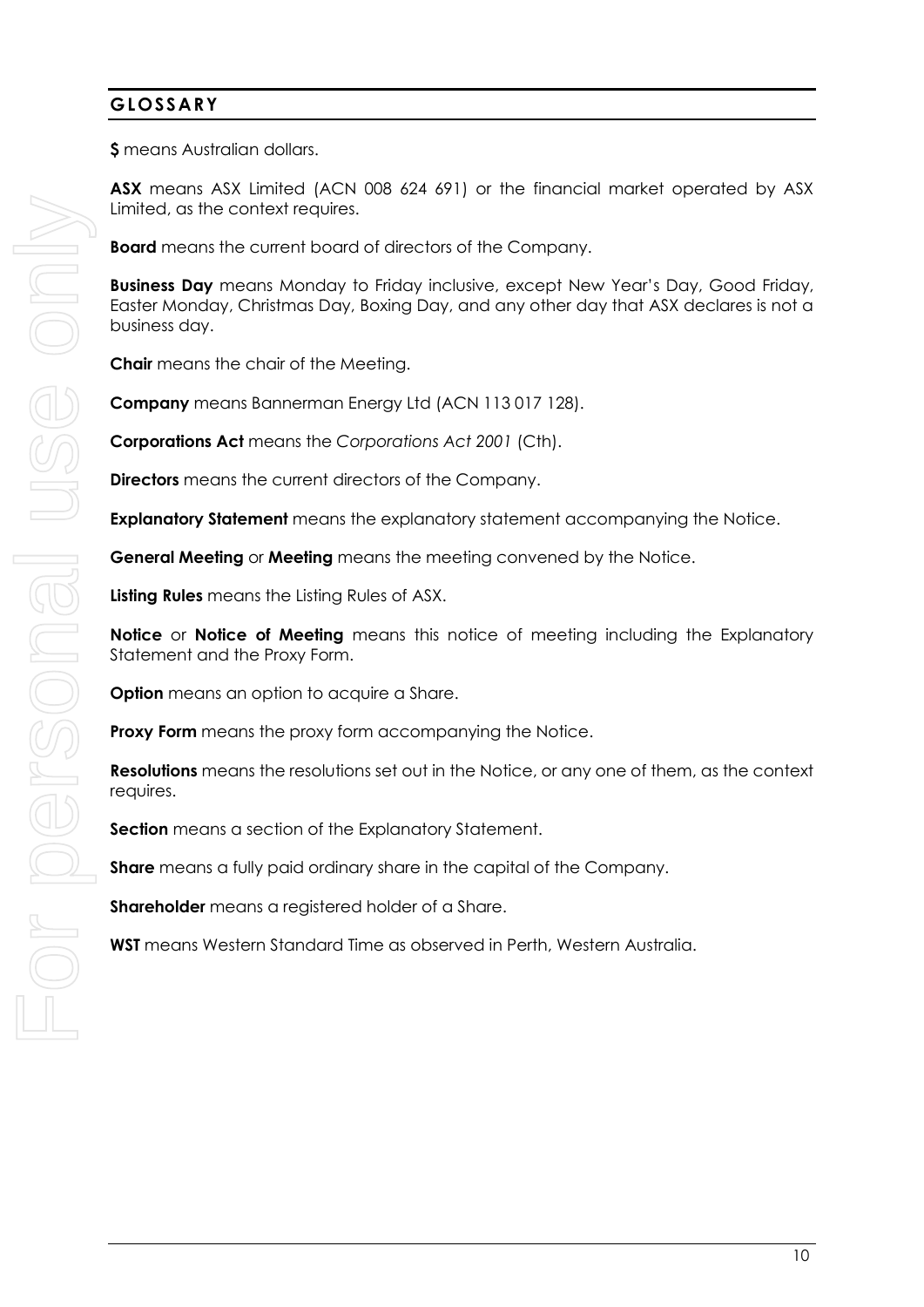

**Bannerman Energy Ltd** ABN 34 113 017 128

## **Need assistance?**



**Phone:** 1300 850 505 (within Australia) +61 3 9415 4000 (outside Australia)

**Online:** www.investorcentre.com/contact



## **YOUR VOTE IS IMPORTANT**

For your proxy appointment to be effective it must be received by **11:00am (AWST) on Saturday, 16 July 2022.**

# **Proxy Form**

Only

## **How to Vote on Items of Business Lodge your Proxy Form:**

All your securities will be voted in accordance with your directions.

#### **APPOINTMENT OF PROXY**

**Voting 100% of your holding:** Direct your proxy how to vote by marking one of the boxes opposite each item of business. If you do not mark a box your proxy may vote or abstain as they choose (to the extent permitted by law). If you mark more than one box on an item your vote will be invalid on that item.

**Voting a portion of your holding:** Indicate a portion of your voting rights by inserting the percentage or number of securities you wish to vote in the For, Against or Abstain box or boxes. The sum of the votes cast must not exceed your voting entitlement or 100%.

**Appointing a second proxy:** You are entitled to appoint up to two proxies to attend the meeting and vote on a poll. If you appoint two proxies you must specify the percentage of votes or number of securities for each proxy, otherwise each proxy may exercise half of the votes. When appointing a second proxy write both names and the percentage of votes or number of securities for each in Step 1 overleaf. For the Mail your<br>
All your<br>
APPOI<br>
Voting<br>
Vote will<br>
Vote will<br>
Prove the Vote will<br>
Prove the Compain<br>
Power<br>
Compain<br>
Sign.<br>
Power of please a<br>
Compain<br>
Sign.<br>
Power of please a<br>
Compain<br>
Sign.<br>
Power of the C<br>
Sign al

**A proxy need not be a securityholder of the Company.**

#### **SIGNING INSTRUCTIONS FOR POSTAL FORMS**

**Individual:** Where the holding is in one name, the securityholder must sign.

**Joint Holding:** Where the holding is in more than one name, all of the securityholders should sign.

**Power of Attorney:** If you have not already lodged the Power of Attorney with the registry, please attach a certified photocopy of the Power of Attorney to this form when you return it.

**Companies:** Where the company has a Sole Director who is also the Sole Company Secretary, this form must be signed by that person. If the company (pursuant to section 204A of the Corporations Act 2001) does not have a Company Secretary, a Sole Director can also sign alone. Otherwise this form must be signed by a Director jointly with either another Director or a Company Secretary. Please sign in the appropriate place to indicate the office held. Delete titles as applicable.

#### **PARTICIPATING IN THE MEETING**

#### **Corporate Representative**

If a representative of a corporate securityholder or proxy is to participate in the meeting you will need to provide the appropriate "Appointment of Corporate Representative". A form may be obtained from Computershare or online at www.investorcentre.com/au and select "Printable Forms".

**Online:**

#### Lodge your vote online at

www.investorvote.com.au using your secure access information or use your mobile device to scan the personalised QR code.

Your secure access information is



**SRN/HIN: Control Number: 181120** **XX**

For Intermediary Online subscribers (custodians) go to www.intermediaryonline.com

**By Mail:**

Computershare Investor Services Pty Limited GPO Box 242 Melbourne VIC 3001 Australia

**By Fax:**

1800 783 447 within Australia or +61 3 9473 2555 outside Australia



**PLEASE NOTE:** For security reasons it is important that you keep your SRN/HIN confidential.

You may elect to receive meeting-related documents, or request a particular one, in electronic or physical form and may elect not to receive annual reports. To do so, contact Computershare.